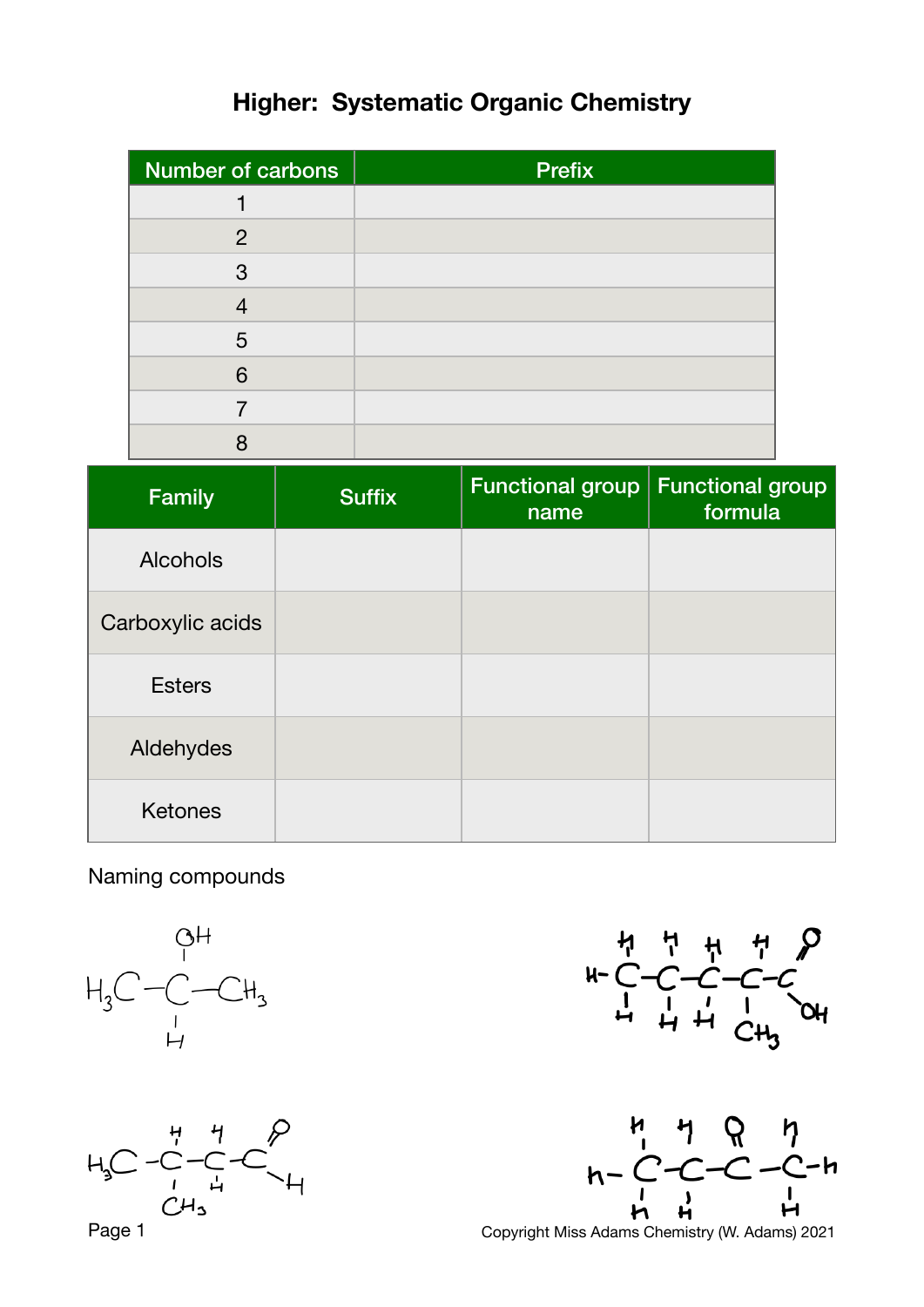

?

Name these molecules











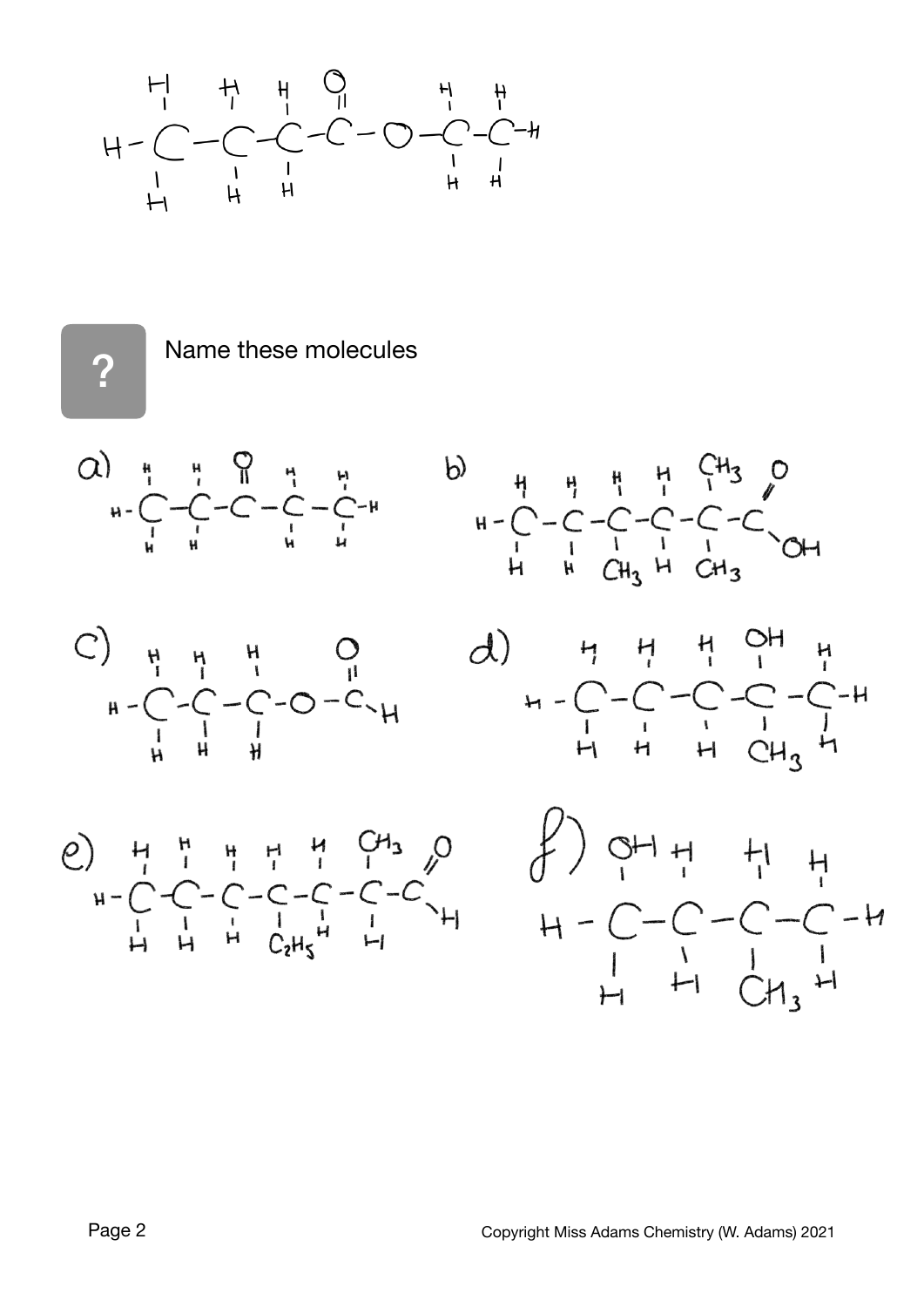Drawing compounds

2-methylpropan-2-ol and the state of 3-methylbutanoic acid

Pentanal **Pentanal CONFINGER PENDITELY** *PENDITELY A-methylhexan-2-one* 

Hexyl butanoate *Mexyl* butanoate *Mexyl* butanoate *Mexyl* butanoate *Mexyl* butanoate



Draw these compounds

- a) butan-2-ol
- b) 3-methylpentan-2-one
- c) 2,4-methylhexanal
- d) 3-methylpentan-1-ol
- e) Ethyl propanoate
- f) Butyl heptanoate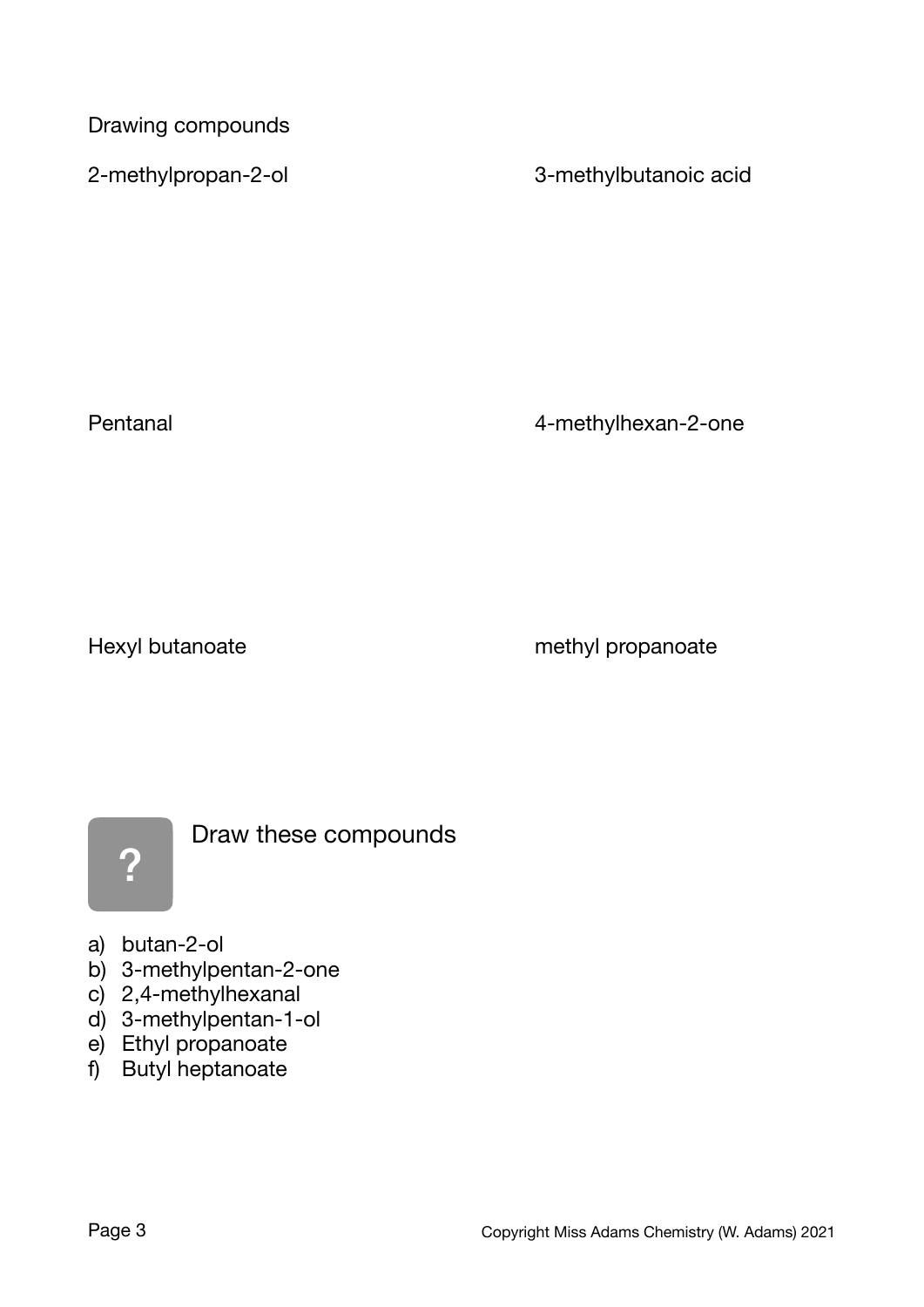Esters are made by a condensation reaction between alcohols and carboxylic acids.

This reaction requires concentrated sulfuric acid as a catalyst, a water bath (reactants an products are flammable) and a condenser (to condense gases back into the reacting vessel.

This is a reversible reaction. The ester can be hydrolysed into alcohol and carboxylic acid.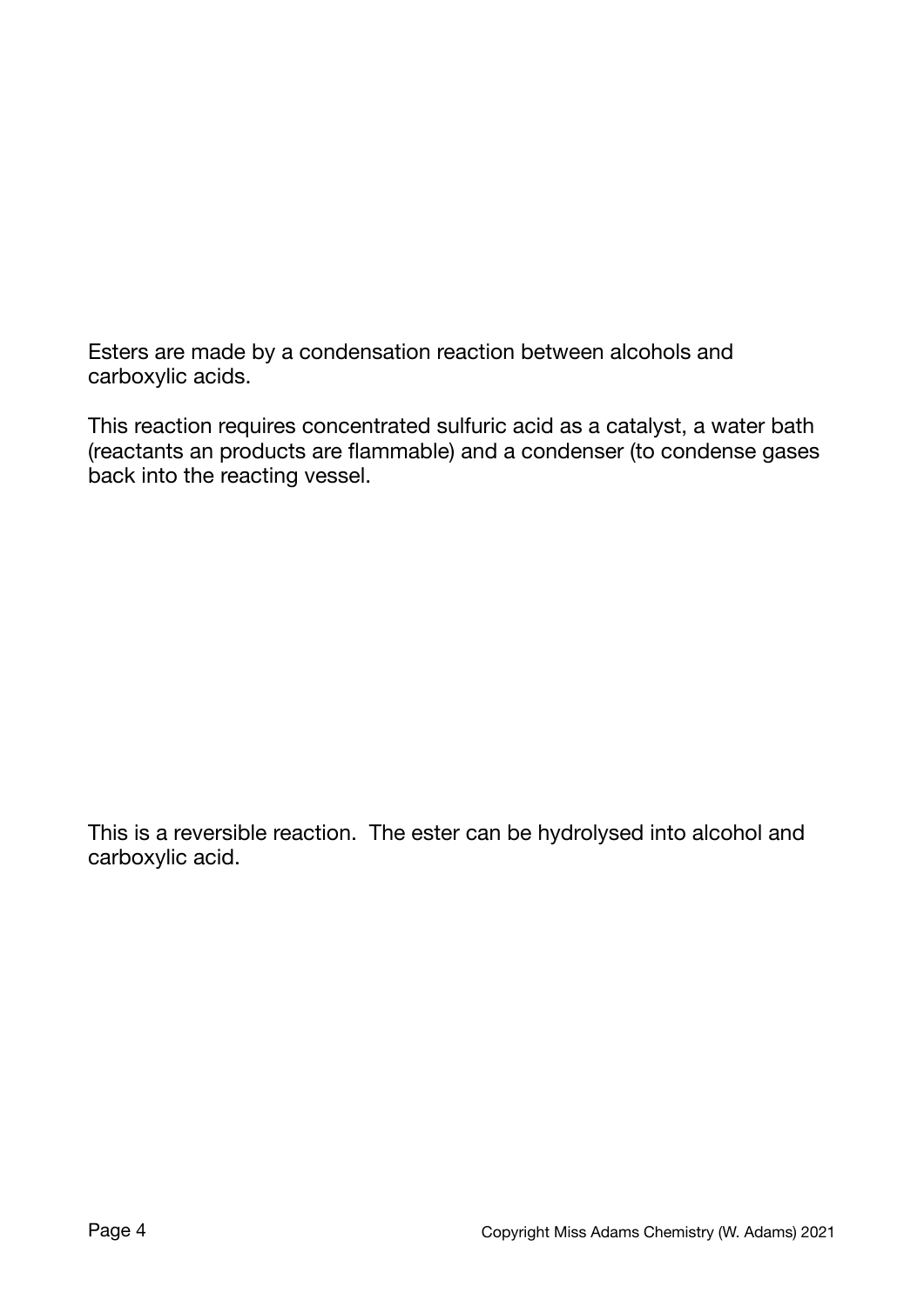## **Complete the reaction equations**

- A) ethanol  $+$  ethanoic acid
- B) Propanol + butanoic acid
- C) 2-methylbutanol + propanoic acid
- D) Ethyl pentanoate  $+$  water
- E) Pentyl hexanoate + water
- F) 3-methylhexyl methanoate + water



## Alcohol types

Primary **Condary Condary Condary Condary Condary Condary Condary Condary**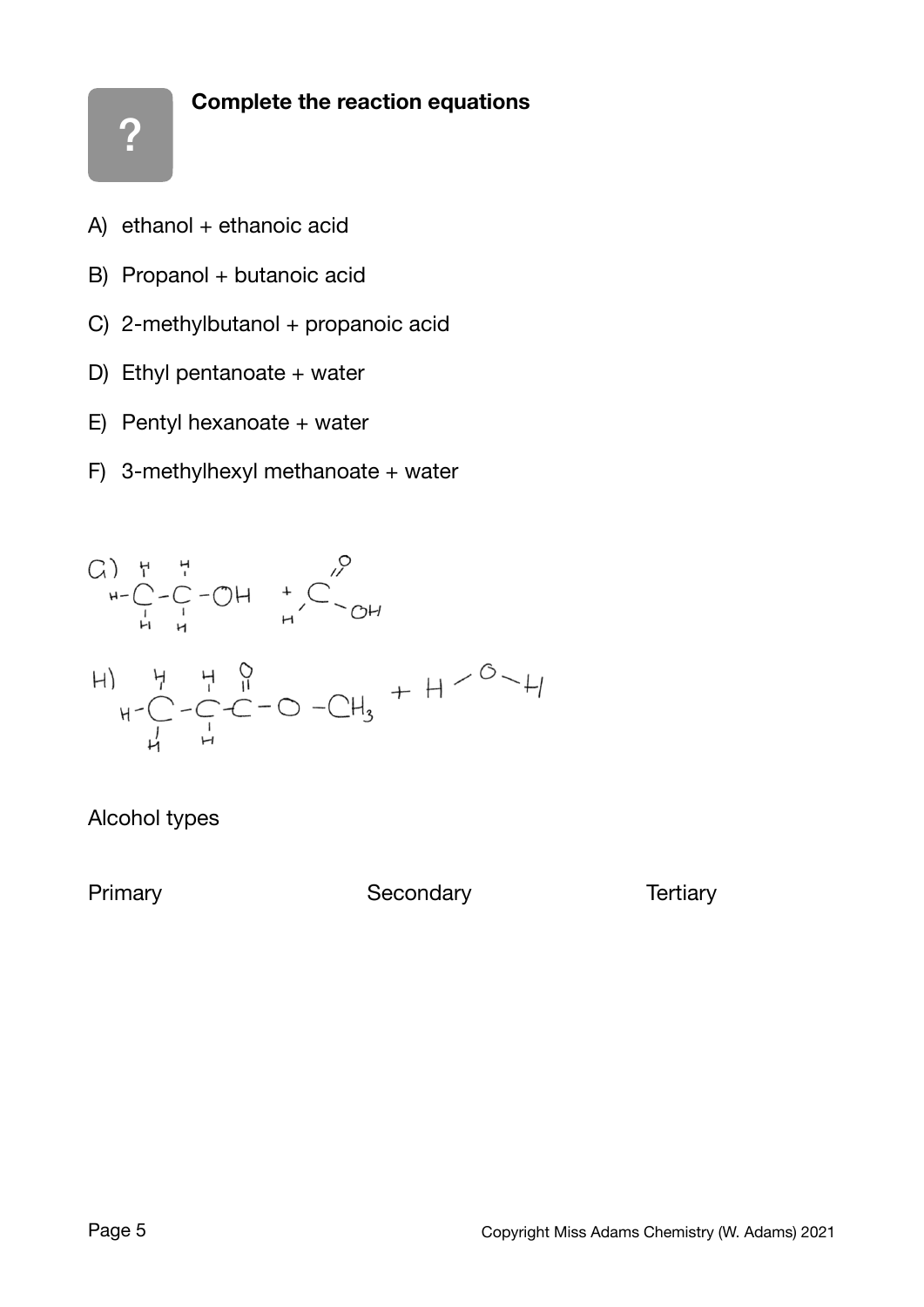Oxidising alcohols

Primary

**Secondary** 

**Tertiary**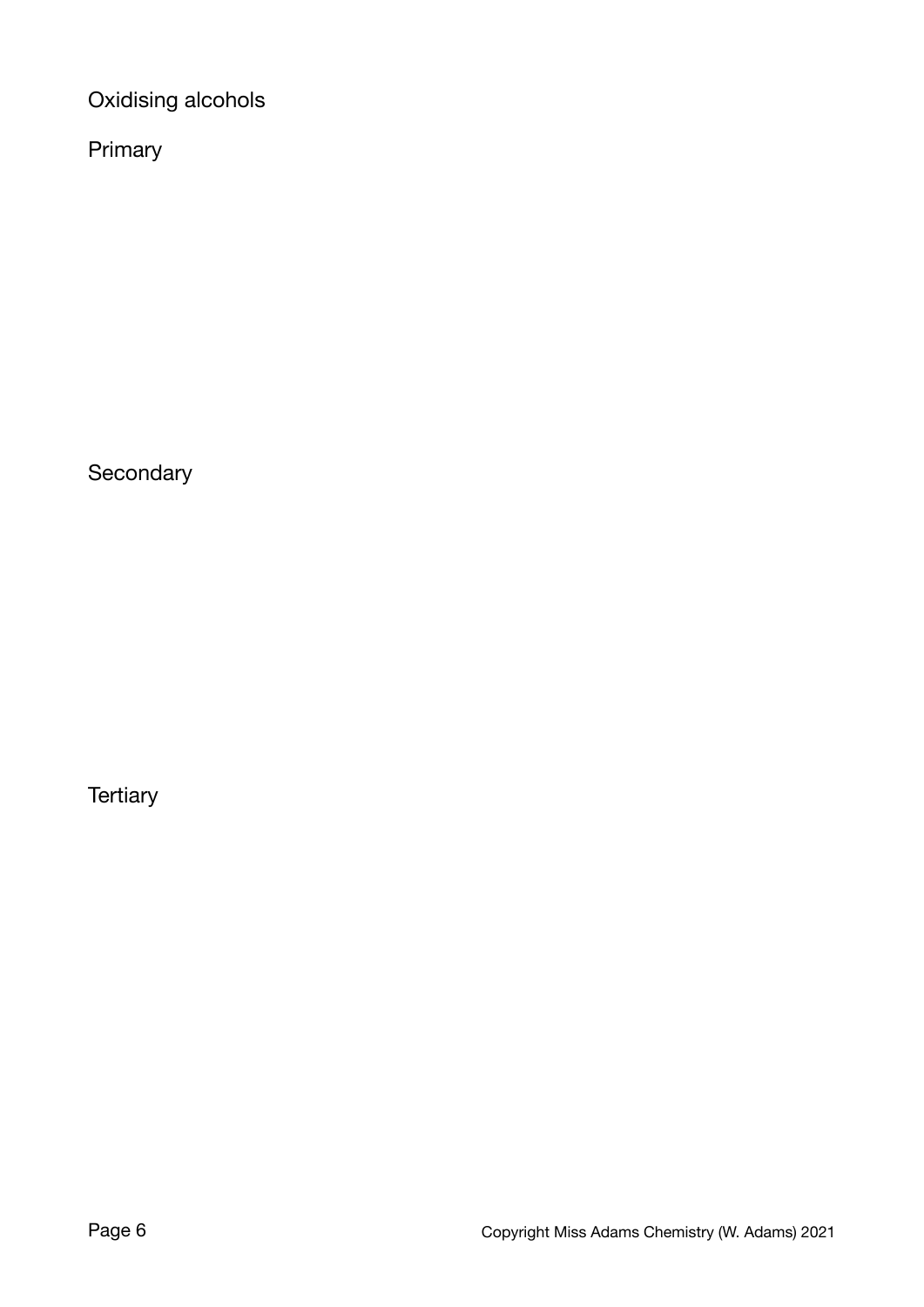## Oxidising agents

| <b>Oxidising agent</b>                   | <b>Colour change</b> | <b>Reduction equation</b> |
|------------------------------------------|----------------------|---------------------------|
| copper (II) oxide                        |                      |                           |
| <b>Acidified potassium</b><br>dichromate |                      |                           |
| <b>Fehling's solution</b>                |                      |                           |
| Tollen's reagent                         |                      |                           |

?

Name/draw the product(s) of oxidation

- A) ethanol
- B) Butanal
- C) 2-methylpropan-1-ol
- D) 3-methylpentan-3-ol
- E) 3-methylhexan-2-ol

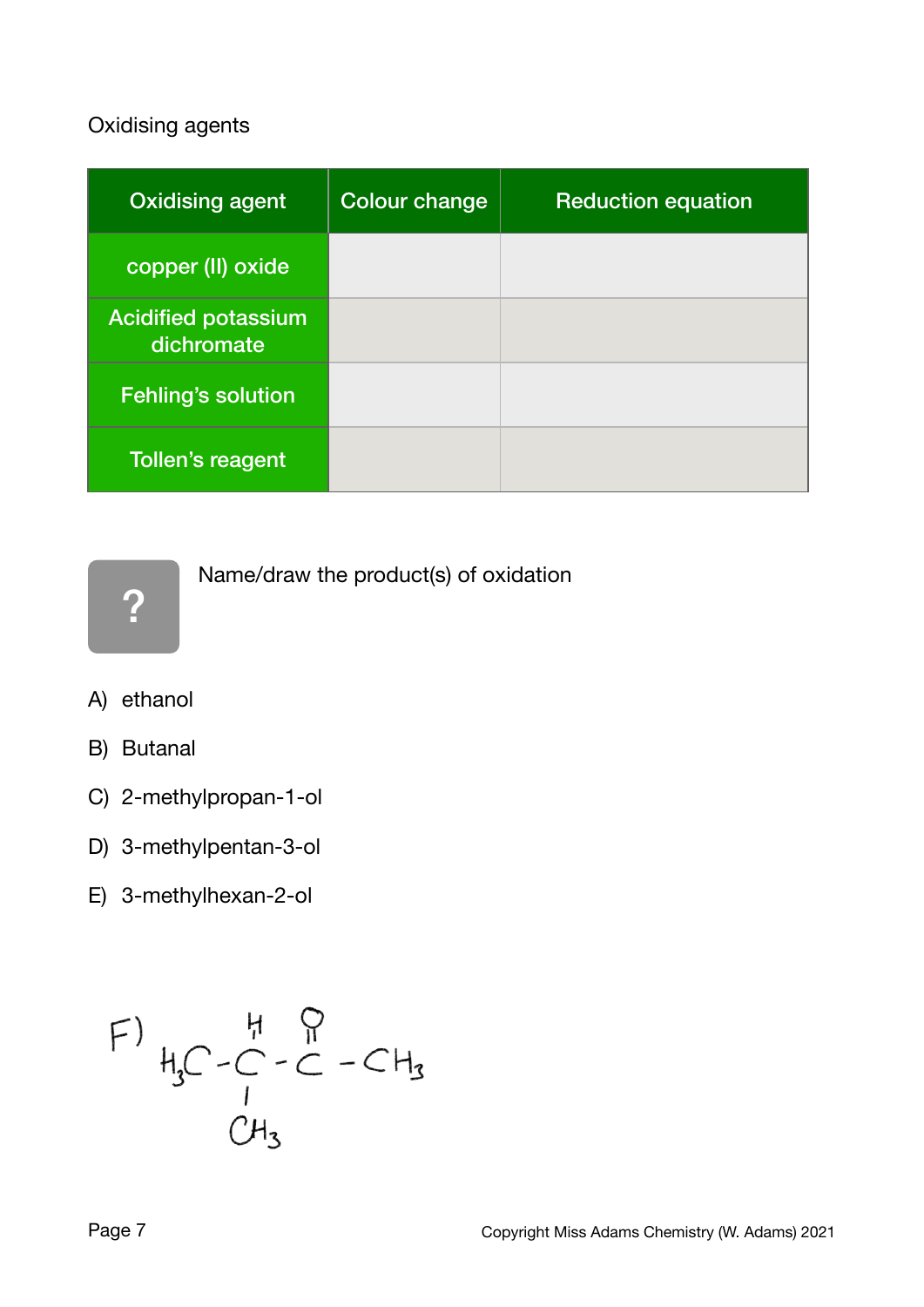G) 
$$
\begin{array}{ccc} & & \text{OH} & C_{H_3} \\ H_3C - C - C - C & -CH_3 \\ & H & C_{H_3} \end{array}
$$





Reduction is the opposite of oxidation.